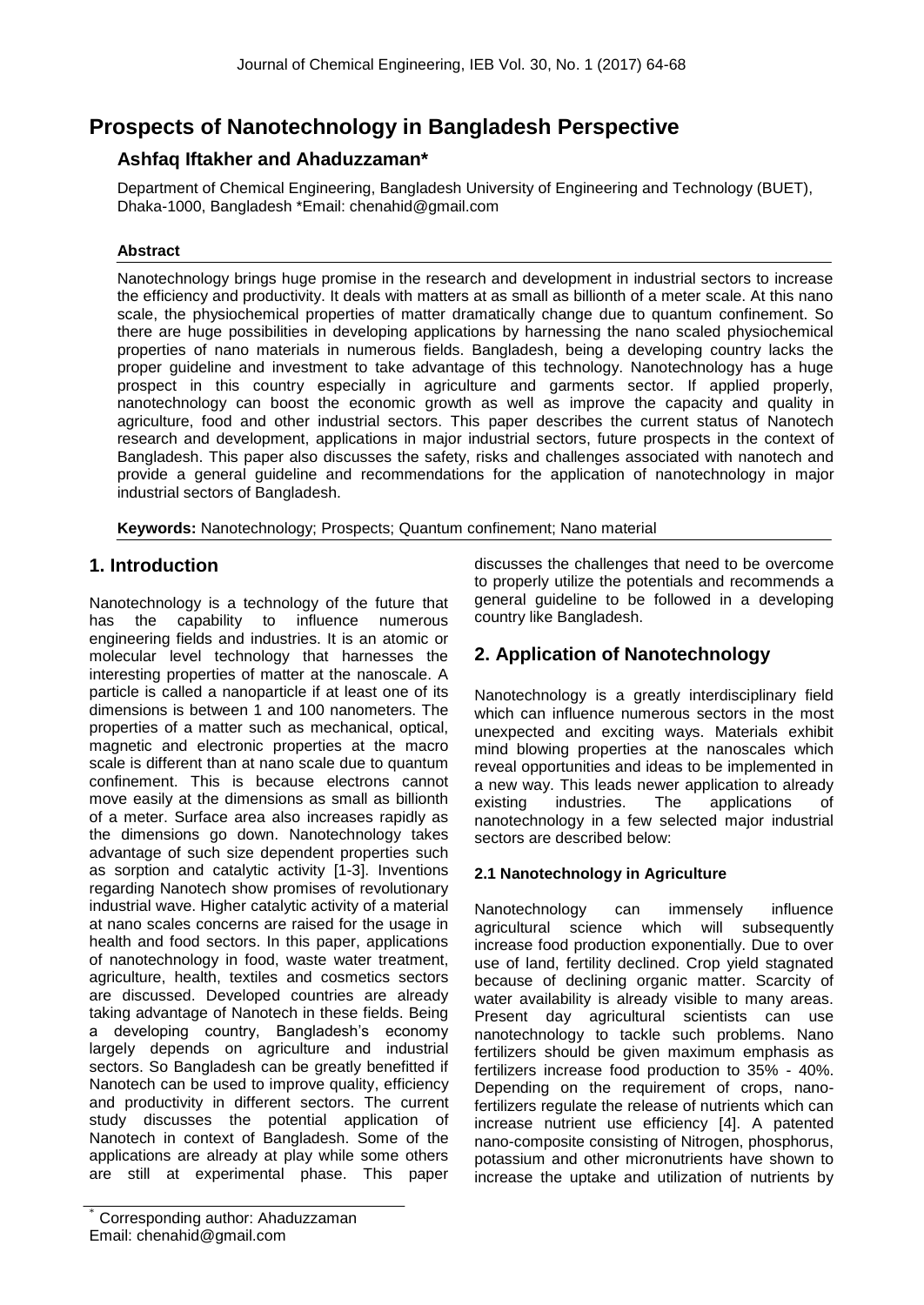grain crops [5]. Another improvement includes a low release phosphatic fertilizer by using zeolites as carriers. Nano membranes can be used as fertilizer coatings for slow and steady release of nutrients which can avoid wastage or overdosing.

A comparative study shows that nano fertilizers are capable of releasing nutrients (specially  $NO<sub>2</sub> - N$ ) for longer time (generally 50 days) than traditional fertilizers e.g urea which can only provide nutrients for maximum of 12 days [6]. Bio and nano sensors can evaluate soil fertility, pathogen and other pollutants and level of nutrient content with molecular precision [7]. Nano sensors can transmit data of nutrient used by plants during an interval. These data can be evaluated for future use with optimal amount of nutrients.

#### **2.2 Nanotechnology in food and allied Industry**

The nano food market has grown to \$30.4 billion in 2015 [11]. Physical example of nanotech in food sector includes fine wheat flour that has greater water binding capacity. Also when green tea powder is reduced to 1000 nm, its antioxidant activity greatly improves. Food industries mainly use Nanotech in the form of nanocapsules and nanodispersions. Nanotechnology has a huge promise to be used in food sectors as food additives where nanoparticles are mixed with the food product to increase its nutrition content, physical color and functionality [8]. Nanotechnology can also be used in food packaging where nano particles are used outside of the main food product. Nano particles incorporated food packaging ensures greater degree of food safety. Nano wrappers provide smart packaging system that improves foods shelf life, detect and prevent moisture contents, gas leakage and so forth [9]. Food industries can use nano fibers as food matrix for artificial foods. Encapsulation is another interesting technique of Nanotechnology that attracts lots of interest. It is created by nanosized particles that improve absorption, used to target tissues where biologically active substances are needed. Nano particles can also be used for the removal of fat and sugar content. Foods enriched with greater content of sugar or cholesterols can be incorporated with nanomaterials to prevent our digestive system from absorbing elements harmful for cellular or biological developments.

There exists patented food related nano products which include encapsulated materials known as "nanodrop" delivery systems. Chinese nanotea is a nano-based mineral supplement. Among present day mineral supplements nanosilver and nanogold are noteworthy. For improved bio availability, nanoparticles that are dispersible in water called carotenoids can be added to fruit drinks. Nano particles with enhanced mechanical and thermal properties are being used for food packaging that ensures better safety and protection from microbs and bacteria.

Nano sensors can be used for food packaging to detect temperature and moisture content of food products throughout the supply chain [10]. Silicate nanoparticles control oxygen content which is an indicator of internal condition of a food package during product delivery [11].

### **2.3 Nanotechnology in health care**

Nanotechnology can be used in medical science to interact with the body at subcellular levels. Nano drugs can be targeted to the specified affected tissues [12]. Drugs coated with nanoparticles can be developed for the desired amount of drug release. Nanotechnology can be used in medicine to achieve maximum therapeutic efficiency. Nano drugs can be developed to ensure minimum side effects as well.

Drugs coated with nano sensors can exploit the difference between normal cells and affected cells. Thus these can be used as site specific drugs. Traditional drugs can"t be used in brain due to brain – blood barriers [13-14]. Nanotechnology offers a solution that can efficiently use drugs in brain without affecting the barriers. Capsules made of nano polymers can be designed to discharge drugs at control rates in certain environments [15].

#### **2.4 Nanotechnology in waste water treatment**

Fresh water is prerequisite and basic need for every human being. The current water supply will decrease to one third within couple of years due to climatic change [16]. The sewage, municipal, industrial and process wastewater should be recycled and can be used after removing the contaminants from the wastewater [1–3]. This will help to fulfill the fresh water demand of a country. Normally waste water is contaminated with bacteria or other type of viruses which cause water-borne diseases. The traditional water treatment technologies like activated carbon, oxidation, reverse osmosis are not so efficient to treat highly polluted water from different industries. Nanotechnology can be a better option for treating the highly polluted water in an efficient way. It reduces the system size as well as energy consumption. There are four different types of Nanomaterials which are used to water purification such as [17]:

- Dendrimers
- metal-containing nanoparticles,
- **EXEC** 2 Leolites and
- Carbonaceous nanomaterials.

They have some physiochemical activities such as fast dissolution, high reactivity, and strong sorption, super para magnetism, localized surface plasmon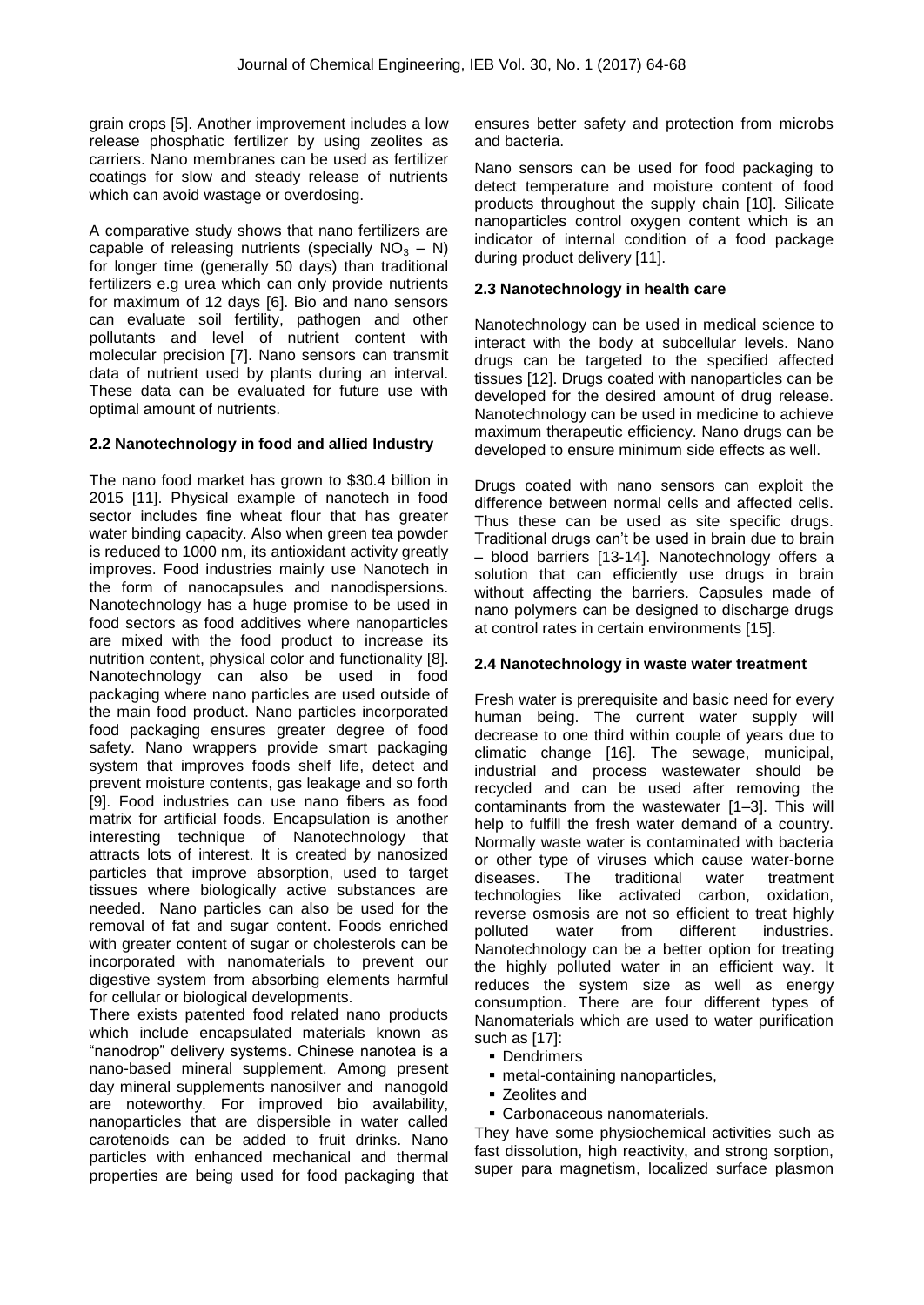resonance, and quantum confinement effects which are used to remove the water contaminates including bacteria, viruses, toxic metals, pesticides and salts.

#### **2.5 Nanotechnology in Textile Industry**

The textile industry is covering a large industrial sector in terms of contribution to gross domestic products and employment. Application of Nanotechnology in this sector increases the product quality. The Nanotechnology should be used to compete the world market in this sector. It can also reduce the production cost; increase the durability of fabrics and its comfortness. There are some particles which are used in textile sector such as:

- Nanocomposite and Carbon fibers: Nanocomposite fibers reduce the chain mobility of the system, increase toughness and abrasion load while carbon nanofibers increase the tensile strength of the composite.
- Clay nanoparticles: Clay nanoparticles are very much resistant to heat. By using this particle in textile can block the UV light, improve tensile modulus, flexural strength and flexural modulus [18]. The nano size titanium dioxide can absorb UV radiation more efficiently than the conventional size. So, it should be used to protect the human being from dangerous UV radiation.
- Nanowhiskers: It is basically a hydrocarbon which is added to the fibers to peach fuzz effect without lowering the cotton strength.

The rapid growth of Nanotechnology is very suitable in this sector. It can significantly change the human life, social environment and country's economy.

#### **2.6 Application of Nanotechnology in Cosmetics**

According to PEN (Project on Emerging Nanotechnology), nanotechnology products are on the rise. Total amounts increased by nearly 1900% between 2005 and 2009 from 54 registered products to 1015, respectively [19]. The new EU Cosmetic Products Regulation (nr 1223/2009) defines a cosmetic product that can be used in various external parts of the human body e.g skin, hair, nails, lips, teeth and so forth. Cosmetics are used mainly to clean, perfume or change appearances, and/or protect external parts of a body [20].

Nanotechnology can be incorporated with cosmetics industries for processes i.e formulation, packaging and manufacturing equipment. Zinc oxides and other nano silvers are used as nano particles in cosmetics for packaging, anti-bacterial coatings and air – moisture barriers.

The most common materials used in nanotechnology were silver (299 products), carbon (82 products), titanium/titania (50 products), silicon/silica (35 products), zinc/zinc oxide (30 products), and gold (27 products) [21]. All these materials are present in currently marketed cosmetic products, including sun screens. Nanoparticles used in cosmetics offer the following advantages:

- UV shielding
- Dental care effects
- Insoluble thickening agent
- **Enhances optical properties such as skin** whitening.
- Increase transparency and reflectivity of cosmetics product.

So, it is important to imply nanotechnology in this sector to take these great advantages.

#### **3. Recent Development of Nanotechnology in Bangladesh**

There are currently 20 – 25 institutions involved in nanotech research in Bangladesh. Bangladesh Atomic Energy Commission (BAEC), Bangladesh Council of Scientific and Industrial Research (BCSIR), National Institute of Biotechnology (NIB), Bangladesh National Scientific and Technical Documentation Centre (BANSDOC), Bangladesh University of Engineering and Technology (BUET) are the major institutes for nanoparticles research [22].



Fig.1.Nanotechnology Policy Framework formulation in Bangladesh [24].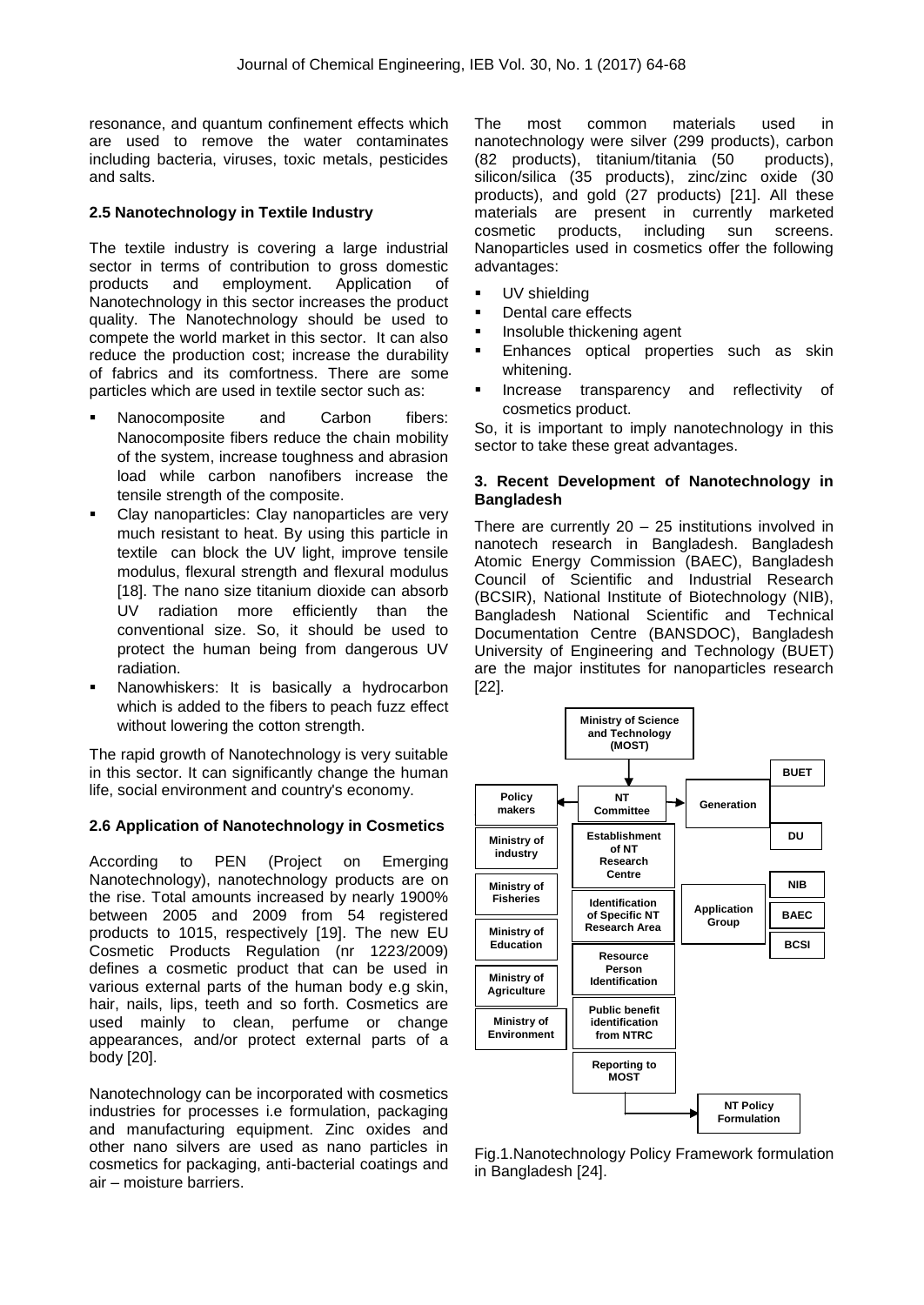Bangladesh Government has taken some initiatives to develop R&D section of nanotechnology. The nanotechnology (NT) policy formulation framework in Bangladesh is shown in Fig.1.

There is an estimate of at least 50 researchers currently active in Nanotech research in 20-25 fields [22]. Nano particles in the area of agriculture's, packaging, solar cells, fabrics, energy and environment pollution control, and biosensor are being developed. There is an estimation of 30 machineries available for research in nanotech in all the previously stated institutions. Approximately 23.34 million USD were expended by Bangladesh Govt in 2013 – 2014 [22].

## **4. Prospects of Nanotech in Bangladesh**

Bangladesh, being still a developing country can benefit immensely if Nanotech can be used properly. The economy of Bangladesh largely depends on agriculture and garments industries. These two fields should be the primary target where Nanotech can be used to rapidly increase production. Nanoparticles can be incorporated with traditional fertilizers to apply on the field that can ensure slow and desired amount of release. This will optimize the total quantity of fertilizers needed which will minimize production costs. In garments factory, Nanoparticles can be used to create fabrics that are water resistant, anti-microbial and UV protected. Bangladesh already has an edge in garments sector due to its availability of cheap labor. So, fabrics with better quality have the potentiality to further stretch the economic expansion of garments and textile sectors of Bangladesh. Many people are still out of electricity in Bangladesh. Best feasible solution is to apply solar powered electricity generators in such areas. Nano particles can be used to create high efficiency semiconductors that can boost solar electricity production exponentially. Nanotech can also be used in Pharmaceuticals industries of Bangladesh. The waste water released by pharmaceuticals can be efficiently treated using nano absorbents. Also, pharmaceuticals can use nanoparticles to produce release controlled drugs.

## **5. Risk and challenges in nanotechnology**

It is important to assess the risks associated with any new technology. There has been extensive research on the harmful aspects of nano particles which make researchers cautious about future development of certain promising nano materials. In order for the nanotechnology to be globally accepted, researchers need to find a way to ensure safer use of Nanotech without any possibility of harmful side effects. Below are some of the noteworthy challenges Nanotech has to overcome in order to be wholeheartedly accepted [23].

- Nano particles entering the body may easily travel to organs via blood streams such as heart or liver where presence of such particles is highly unwanted.
- Nano particles being so small in dimensions can easily pass blood – brain barrier which can be deadly if harmful particles travel to the brain.
- Nano particles face no obstacles in cell membranes. So cells can be negatively affected by the presence of unwanted nanoparticles.
- As the properties of matter are extremely dissimilar to its bulky counterpart, effects of many nano particles are still unknown.
- Nano particles can be extremely toxic due to higher order of reactivity. So nano coating used in food packaging or fertilizer can create a negative influence on the product.
- Gold, in bulky form is highly inert whereas nanogold is highly reactive. Such bewildering properties of materials get intensified if combined with iron. These have unknown effects on food, health and environment.

Extensive research must be conducted to establish a list of safe nanoparticles to be used in various industries.

#### **6. Recommendation of Nanotech in Bangladesh**

It is a common belief that Nanotech needs huge amount of investment in research and development. This is not true for all cases. Many nano materials can be synthesized, identified and characterized using the already existing facilities in Bangladesh e.g Atomic energy commission, Bangladesh University of Engineering and Technology (BUET). Bangladesh government should invest on research and development in Nanotech to produce highly qualified manpower. Prominent industries of Bangladesh should collaborate with countries that are already using nanotech to a great extent of success, bring patented technologies and relevant instruments to hybridize productions. Bangladesh should take long term guidelines focusing on both academic trainings to adequately equip next generation researchers for research and commercialization of nanotech industries.

## **7. Conclusion**

Nanotechnology is a very interesting field that can, if applied properly, bring revolutionary change in the engineering and industrial sectors. Developed countries have already embarked on this journey investing huge amount of money for the nanotech research and development of related materials. Many countries are actively using nano materials in numerous industrial sectors and being benefitted. Developing countries are also steadily realizing the